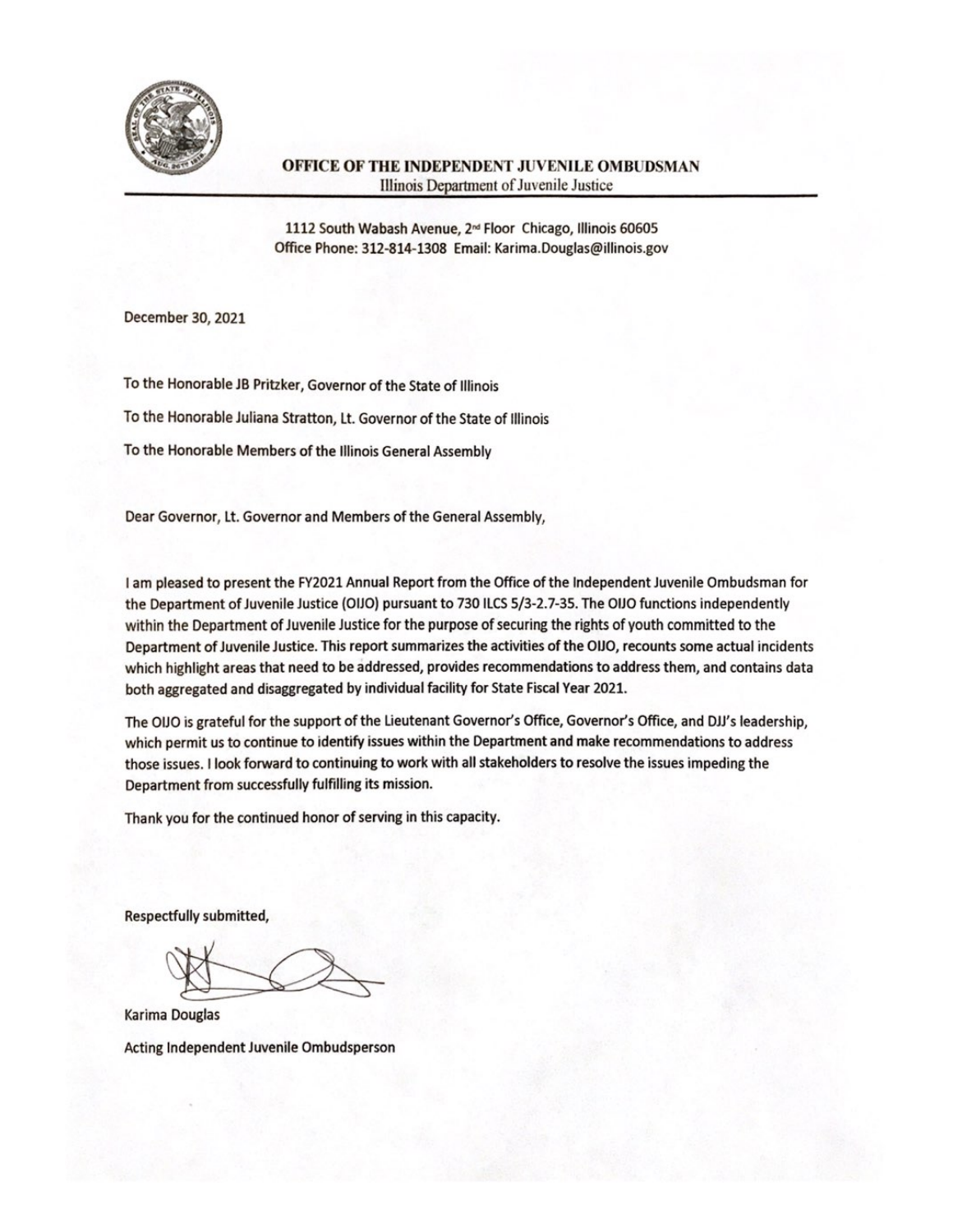#### **FY2021 Annual Report**

#### **Introduction**

For many, 2021 felt like a "forgotten" year. A year that began and ended in the throws of a global pandemic. A year shaped by a dull but pervasive sense of uncertainty. When people ask, "what does Ombudsman mean?" or "what does the Ombudsman do?", we sometimes respond with "we amplify the voices of young people." This past year more than any other year, IDJJ youth used this Office as an outlet for communication and connection. They frequently called or flagged us down asking us to get through to their loved ones, their lawyers, DJJ staff and administrators and really anyone with power and with answers to their constantly unanswered questions. Sometimes they called just to talk. Beneath these constant requests to pass along messages or pleas of "can you please ask them to come talk to me?" is just that pervasive sense of uncertainty coupled with intense disconnection. So much tension and turmoil in these facilities could be avoided if more adults took more time to really listen to the young people around them and more youth had more access to the people and information impacting them most. It is our sincere hope that this Office amplifies the needs, the concerns, the voices of the young people in IDJJ. When so much seems in flux and so much feels dulled, it is especially critical that these young people and their voices aren't ignored.

This is the annual report submitted by the Office of the Independent Juvenile Ombudsperson (OIJO) to the Honorable JB Pritzker, Governor of the State of Illinois, Honorable Juliana Stratton, Lieutenant Governor of the State of Illinois and the Illinois General Assembly, summarizing the activities done in furtherance of the purpose of the OIJO pursuant to 730 ILCS 5/3-2.7-35. This report covers state fiscal year 2021 (July 1, 2020 - June 30, 2021) the period hereafter known as FY2021.

#### **Office Background**

The Office of the Independent Juvenile Ombudsperson was created by statute in 2014. In 2015, Governor Bruce Rauner appointed the first and only Ombudsperson for the first term ending in February 2017. Kathleen Bankhead continued to serve in that capacity through Fiscal Year 2021. Deputy Ombudsperson Karima Douglas joined the Office in August 2017 and continued to serve in that capacity through Fiscal Year 2021. The Office of the Independent Juvenile Ombudsperson was created as a parallel entity with the Department of Juvenile Justice for the purpose of securing the rights of youth committed to the Department.<sup>[1](#page-1-0)</sup> The Ombudsperson reports directly to the Governor and "may only be removed by the Governor for incompetency, malfeasance, neglect of duty, or conviction of a felony.<sup>[2](#page-1-1)</sup> Cases of severe abuse or injury of a youth, serious misconduct by staff, as well as other special circumstances identified by the Ombudsperson must immediately be reported to the Governor and Director of IDJJ.<sup>[3](#page-1-2)</sup> The Independent Juvenile Ombudsperson provides an Annual Report summarizing the activities and findings of the Office to the General Assembly and the Governor.<sup>[4](#page-1-3)</sup>

<span id="page-1-0"></span><sup>1</sup> 730 ILCS 5/3-2.7-5

<span id="page-1-1"></span><sup>2</sup> 730 ILCS 5/3-2.7-15

<span id="page-1-2"></span><sup>3</sup> 730 LCS 5/3-2.7-25 (c)

<span id="page-1-3"></span><sup>4</sup> 730 ILCS 5/3-2.7-35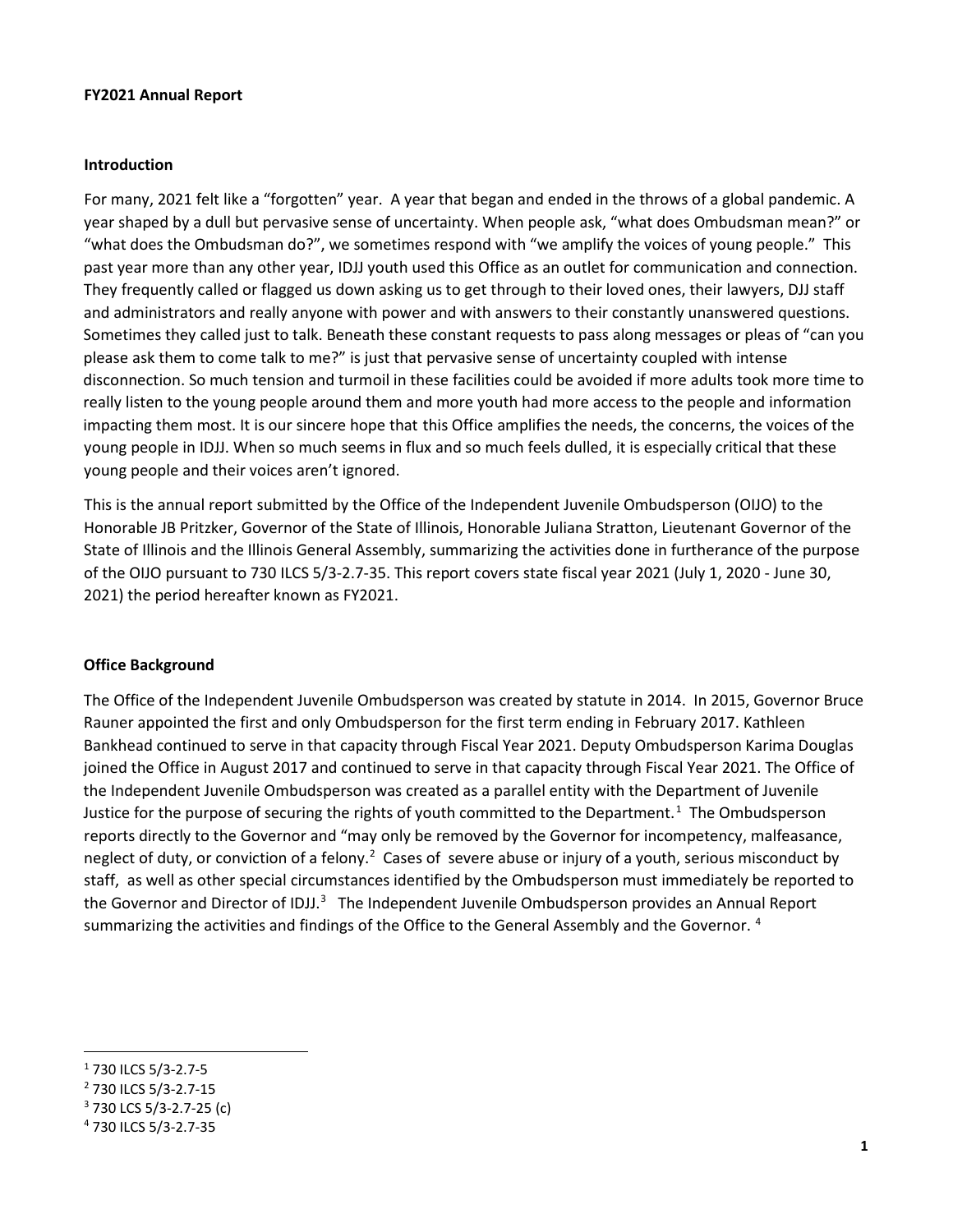# **Duties of the Office of the Independent Juvenile Ombudsperson**

- Review and monitor the implementation of rules and standards established by the Department of Juvenile Justice.
- Evaluate the delivery of services to youth.
- Provide assistance to a youth or family who are determined to be in need of assistance.
- Investigate and attempt to resolve complaints when a youth or family is in need of assistance or a systemic issue regarding the provision of services is raised.
- Review and periodically inspect the facilities and procedures of any facility in which a youth is placed.
- Be accessible to and meet confidentially and regularly with youth to inform them about pertinent laws, rules and policies, and their rights.
- Report certain types of serious concerns immediately to the Director of DJJ and the Governor.<sup>[5](#page-2-0)</sup>
- Refer alleged criminal behavior and violations of the State Officials and Employee Ethics Act to the Illinois State Police, and the Executive Inspector General respectively.
- The Ombudsperson is a mandated reporter and reports allegations of abuse and/or neglect to the Department of Children and Family Services Hotline.
- Promote awareness of the Ombudsperson's Office among the public and youth.
- Develop and make available a complaint process for youth and anyone complaining on behalf of a youth.
- Notify the guardian ad litem and attorney, parent or guardian of a critical incident involving a youth and provide a copy of the critical incident report upon request.

## **Rights of the Office of the Independent Juvenile Ombudsperson**

- Review court files of youth.
- Recommend policies, rules, and legislation designed to protect youth.
- Make appropriate referrals.
- Attend internal administrative and disciplinary hearings and advocate for the best interest of youth when necessary.
- Contact or consult with an administrator, employee, youth, parent or expert.
- Have confidential and privileged communication initiated by youth in person, by phone, by mail or any other means at any time.
- Have full and unannounced access to youth and Department facilities at any time.
- Have appropriate meeting space in the facility that preserves confidentiality.
- Participate in professional development and appropriate professional training.
- Receive copies of critical incident reports.

The OIJO has no authority to compel DJJ staff or administrators to change a decision or alter a policy or practice. Rather, the Ombudsperson brings to the attention of DJJ leadership issues involving the rights of committed youth, fairness in the access and application of services, policies and practices and other matters that warrant the Office's involvement.

<span id="page-2-0"></span> $5$  730 ILCS 5/3-2.7-25(c)(1) – (5)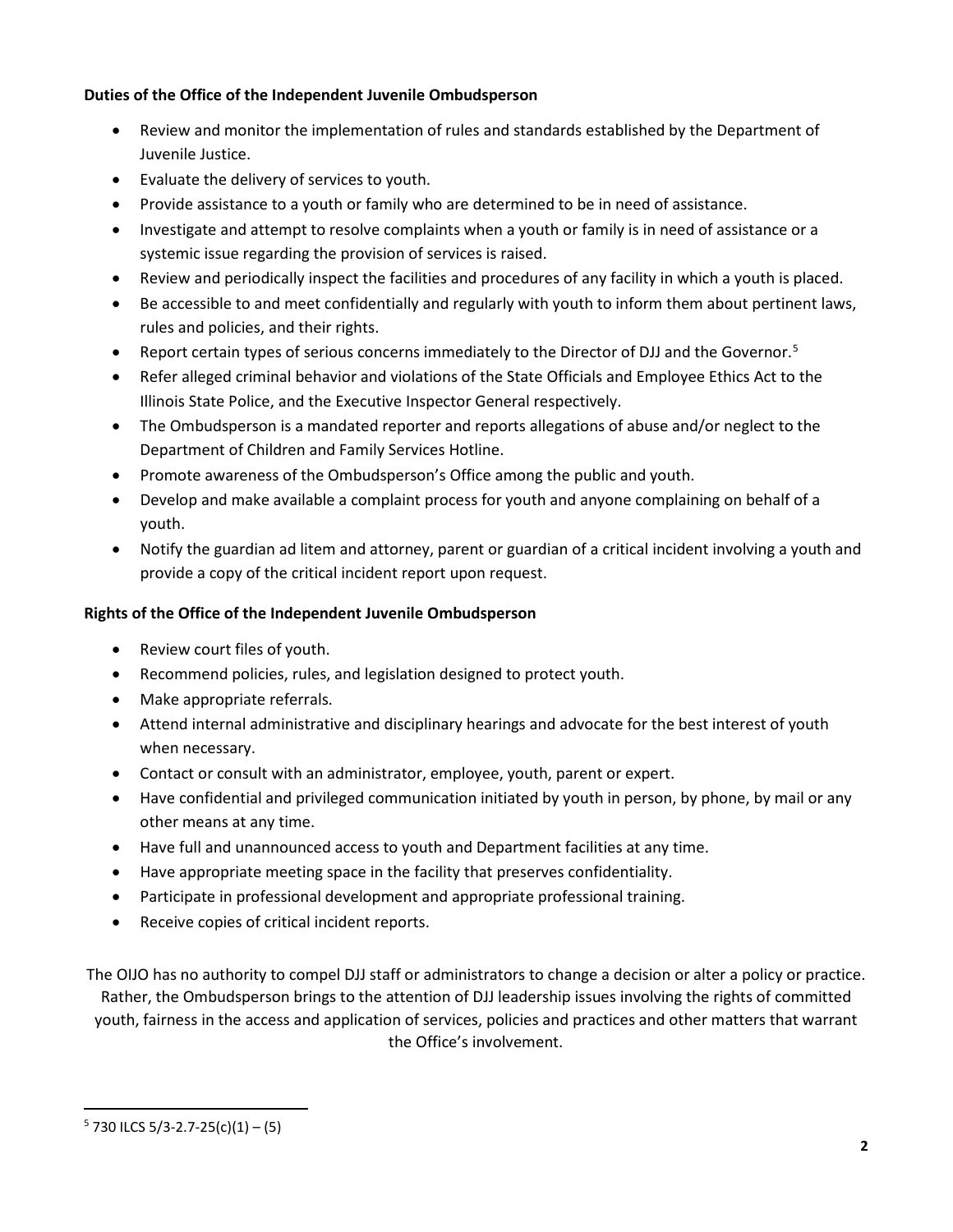### **Summary of Activities[6](#page-3-0)**

#### **Visits**

In-person youth facility visits are critical to the work of the OIJO. Over the course of FY2021 the Ombudsperson and Deputy Ombudsperson met regularly with youth in person and virtually via WebEx at each of the five Illinois Youth Centers. Visits often include one-on-one conversations between the OIJO staff and young people on their living units or in small office settings. These visits serve as opportunities for the Ombudsperson and Deputy Ombudsperson to introduce the Office, its roles and responsibilities to new youth shortly after they are admitted to IDJJ. Visits also provide opportunities for OIJO staff to privately learn about and follow-up on issues, inquiries and complaints initiated by phone call or via voicemail. An in-person visit allows for more in-depth conversation between youth, Ombudspersons, facility staff and administrators. During these visits OIJO staff continue to build safe relationships with youth face to face, open up the lines of communication for more sensitive issues youth may not be comfortable discussing by phone or in writing, and allows OIJO staff to observe, in real time, the youth's living, working and learning conditions. During FY2021, the OIJO made a total of 92 visits (virtual and in-person) to Illinois Youth Centers and made over 1,000 one-on-one contacts with youth. Additionally, the Ombudsperson and Deputy Ombudsperson regularly attended special programs at Illinois Youth Centers such as graduation ceremonies, youth performances, restorative justice peace circles and activities.

#### **Calls**

Over the course of FY2021, we took a total of 770 calls from youth in IDJJ facilities as well as youth out in communities on aftercare. Youth in DJJ custody and on aftercare, their family members and others calling on their behalf could reach the OIJO by telephone seven days a week. All calls from Illinois Youth Centers remain free, unmonitored, and unrecorded to maintain the confidentiality of the Office. Youth have access to Securus operated phones in common areas of each of their living units. Many of the issues detailed in this report span phone calls and in-person visits. For the purposes of this report and to limit duplicate statistics, our Office records the number of issues based on our formal and informal inquiries and complaints to the Department rather than how often the issues are discussed with youth by phone or in person.

### **Complaints**

In FY2021, the OIJO filed 17 written complaints on behalf of IDJJ youth. Most of the issues reported to the Ombudsperson were addressed informally by referral to Illinois Youth Center administrators or DJJ Executive Staff. Complaints are formal written memos from the Ombudsperson's Office to the IDJJ Director and Executive Staff regarding serious issues that were ongoing and could not be resolved informally, presented a systemic problem and/or a complainant requested that a written complaint be filed. Formal complaints were typically investigated by the Office and discussed with DJJ leadership before they issued a written response. When deemed necessary, complaints were forwarded to and investigated by external entities.<sup>[7](#page-3-1)</sup>

<span id="page-3-0"></span><sup>6</sup> Please see Appendices A, B and C for more details on the OIJO visits, phone calls and complaints in FY2021.

<span id="page-3-1"></span><sup>&</sup>lt;sup>7</sup> Eg. Office of the Executive Inspector General, Illinois State Police, or Illinois Department of Children and Family Services.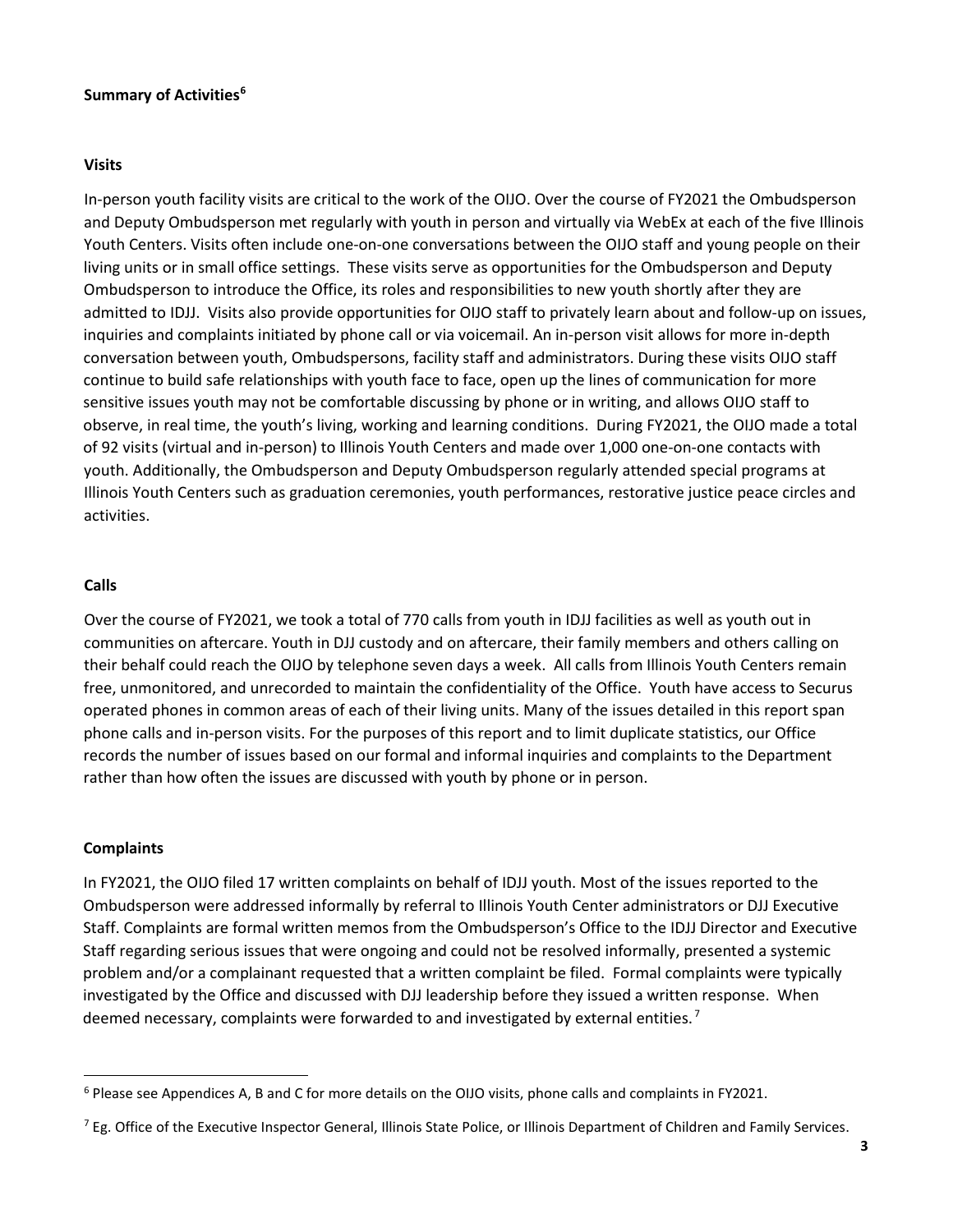#### **System-Wide Issues**

#### **COVID Pandemic Impact**

Unfortunately, the COVID-19 pandemic continued into FY2021. IDJJ's most sweeping response to the virus in FY2020 and the early part of FY2021 was to reduce the number of youth in custody who could be exposed to the virus, fall ill from the virus and/or spread the virus. After those first several months, the numbers of youth released plateaued and the total number of youth in custody is the lowest it has ever been. DJJ also implemented numerous other measures to slow the spread of the virus and reduce the pandemic's impact on youth and staff. Those measures include: implementing an objective screening protocol for all people entering IDJJ facilities, implementing routine rapid testing protocols for each of the IDJJ facilities that increase in frequency based on the spread of the virus and variants, suspending and then limiting in person visits and volunteer activities when and where warranted, staggering in person education and counseling staff, enforcing more rigorous cleaning and sanitation practices, enforcing quarantine and isolation for youth in custody when and where necessary, ensuring early vaccine access for all staff and age appropriate youth, and enthusiastically encouraging all eligible staff and youth to get the vaccine.

Understandably, all these new changes, policies and restrictions had a considerable impact on the youth in custody. Many youth complained that they didn't have enough access to friends and family anymore. While in person visits were replaced or supplemented by virtual visits, youth wanted to go back to the real thing. Youth complained that virtual visits were too hard to schedule with the staff who were only working in the facilities part-time. Youth also complained that in person visits were not the same because they couldn't sit and share a meal or snacks with their loved ones or had to remain several feet away from the people they most wanted to be near. Youth and families were left devastated when they couldn't get past the screening or rapid testing. It was also a miserable experience for youth who learned they were somehow exposed to the virus or ultimately tested positive. This meant they would be confined to their unit for days or isolated to their rooms for 23 hours a day. It was even worse if a youth learned of an exposure or positive result right before they would otherwise be released home because it meant that much longer in custody by no fault of their own. Even the youth who escaped quarantine and isolation expressed general restlessness and unease because they couldn't move around as they once did or interact with as many of their peers or staff as they were used to. Time away from home seemed to pass even slower than they were accustomed to. Living through the new normal of a pandemic confined to a carceral setting was unpredictable, frustrating, and painful for all of the youth and they remain hopeful for a new, better normal soon.

#### **PBIS Fairness**

PBIS or Positive Behavior Interventions and Supports at IDJJ is a system of expectations, rewards and consequences set by administrators and enforced by front line staff (juvenile justice specialists, educators, counselors, etc.). In this system, youth can earn up to 28 points a day or a maximum of 2 points for each of the 14 allotted time periods. Staff members responsible for supervising youth during a specific time frame or activity must award youth points by filling in the youth's daily point card. If implemented appropriately, when youth meet or exceed behavior expectations staff reward them 2 points, when they mostly meet expectations 1 point, and if they violate rules or expectations or require too much redirection 0 points. The PBIS system is the most dominant infrastructure across DJJ and impacts almost every aspect of youth life. Points earned every day correspond to behavior levels which then attach to incentives and privileges. The reverse, then, is also true.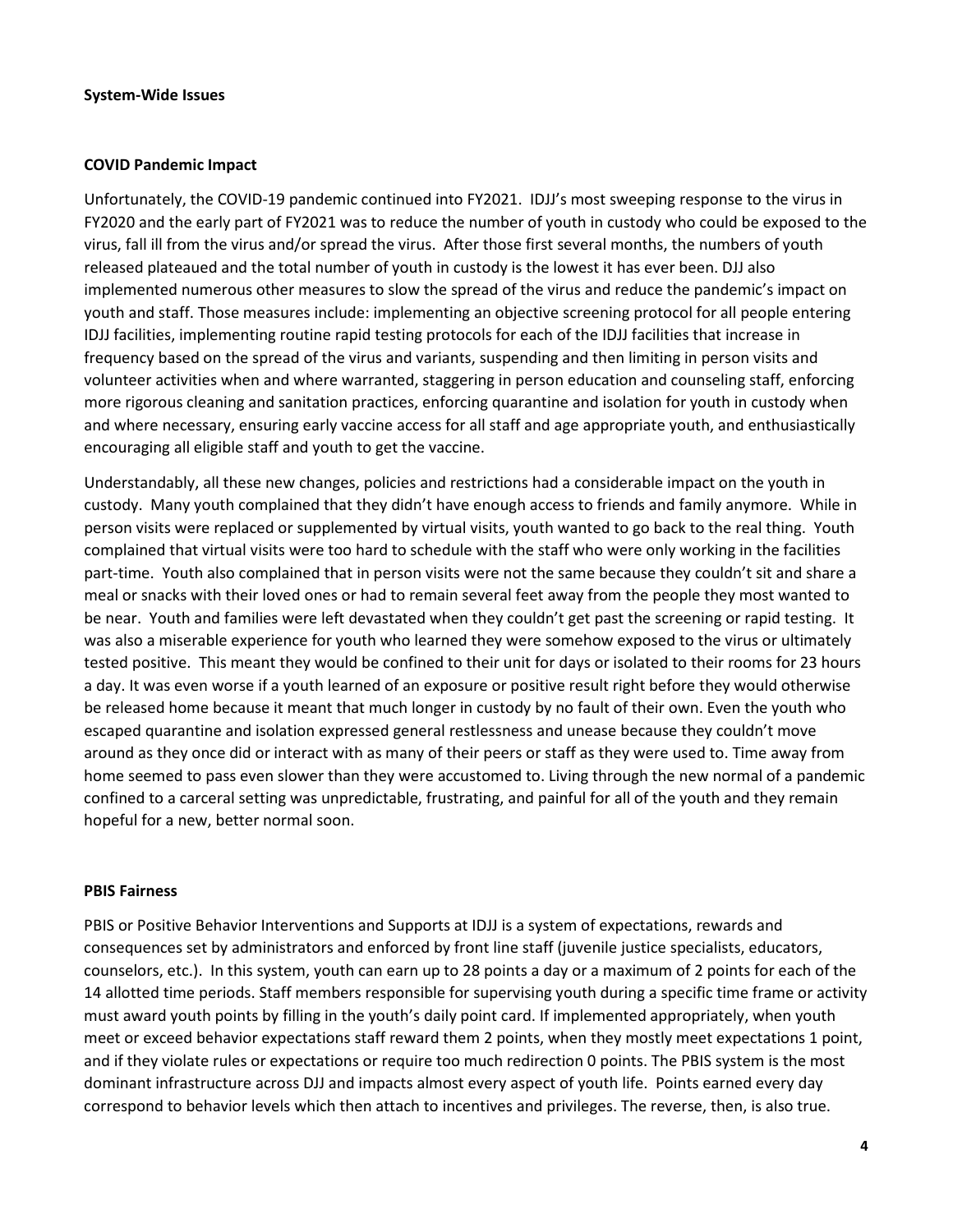When staff withhold points or choose to award less than 2 points per time slot to a youth they help determine a youth's behavior level and limit a youth's access to recreation time, privileges to call home to friends and extended family, special video or in person visits, field trips, activities, and commissary purchases. Youth at all five Illinois Youth Centers complained about how staff used the PBIS system. They complained that some staff show their bias towards youth they don't like by unfairly withholding points and falsifying reasons why. While point cards are routinely reviewed and staff must sign and explain the points they award, there's quite a bit of discretion in this area where staff bias, mistreatment and retaliation can flourish. Youth often complain to this office or write grievances using the internal grievance process but ultimately when it's their word versus the word of a staff member, they most often lose.

### **Staff Mistreatment- Racism, Harassment, Excessive Force and Retaliation**

Young people at every Illinois Youth Center complained about staff behavior. The volume and severity of complaints in this area were highest at IYC St. Charles and IYC Harrisburg but there are examples everywhere of staff mistreating the youth in their care. Youth complained often at IYC Harrisburg that staff went out of their way to use violence if youth misbehaved. They also routinely complained about a number of staff members who regularly use condescending racist language towards and around black youth. In addition to the violence and racist language, black youth complained that staff showed their bias in how they assigned PBIS points and tickets for misbehavior. Black youth often felt resigned to the idea that racism would be built into their time in custody. There were complaints at IYC Pere Marquette of a couple staff members showing racist bias and just harassing behavior to the youth they didn't like. Youth complained that staff members would issue false tickets or harass youth with the intention of provoking their transfer out of the facility. Youth at IYC St. Charles complained that staff mistreated them by taking their points, using excessive force and using veiled threats of future retaliation if they didn't comply. Youth also complained of neglect from staff either by them not doing enough to keep them safe from assaults or not allowing them out of their rooms enough for recreation time. Youth at IYC Warrenville complained that staff verbally harassed them or intimidated them with threats of withholding certain privileges if they didn't comply. Youth also complained about feeling personally targeted by certain staff for false tickets or inappropriate behavior holds in their room. Youth complained at IYC Chicago of staff "playing favorites" and issuing false tickets to those they don't like. By and large, the experience of young people in custody is shaped by how they are treated by staff. There is no transformation in spaces where youth can't trust staff to respect them. There is no rehabilitation in spaces where youth can't trust staff to keep them safe. There is no restorative justice in spaces where youth can't trust staff to care about them.

#### **Haircuts and Facility Maintenance**

Throughout the year youth at each of the facilities complained about not seeing a barber for haircuts for weeks or months at a time. There are no barbers employed by DJJ to offer haircuts to the youth routinely and while volunteer support is appreciated, it was inconsistent and for some youth, rare. Regular grooming like haircuts is not only a necessary life skill for youth in the prime of their adolescent development but it's also what the state is required to provide while these youth are in their care.

Youth also complained about facility maintenance each of the Illinois Youth Centers. Youth complained about and pointed out physical plant issues. Buildings were in noticeable disrepair. Staff and youth would call attention to mold and mildew along the walls in common areas and youth rooms. Washing machines and dryers, water fountains, showers with hot water were often broken or not working at their optimal level. Cable, satellite, and phones were in almost constant disrepair. Temperatures on some units often fluctuated between extreme heat and cold. While COVID cleaning and sanitation measures improved the overall cleaning standards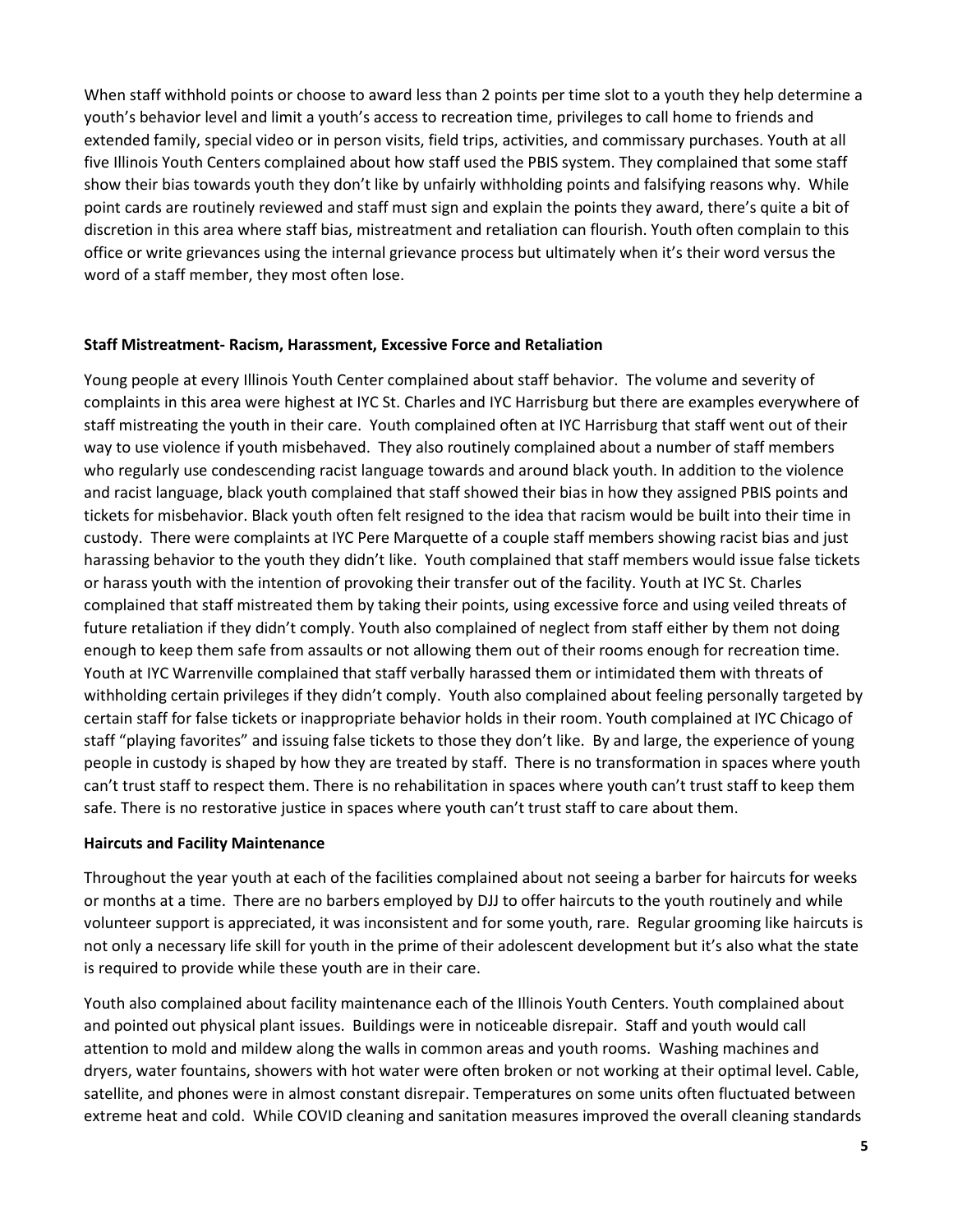system-wide, there remained a lot of room for improvement. Youth, staff and administrators have expressed to and around this Office that repairs take too long if they happen at all. Requests for repairs or replacements of critical items get caught up in difficult to navigate red tape and the youth who live in these conditions 24/7 are left out of the process completely. Everyone seemed to have adjusted their expectations to the lowest possible standard based on experience. Youth and staff would benefit from living and working in environments that were professionally cleaned, sanitized, and assessed for repairs proactively.

#### **Delayed Release and Lack of Available Housing**

A systemic concern that occurs every year in IDJJ is when youth are compelled to stay in custody for weeks or months longer than their commitment because they don't have an approved place to go. Sometimes delays are caused by miscommunication or disjointed planning between DCFS and DJJ. Sometimes the issue is a fundamental mismatch between the specialized treatment needs of today's IDJJ youth and the lack of residential treatment options in the state ready to meet those needs. Many youth who cycle in and out of IDJJ are mandated to complete specialized treatment programs like juvenile sex offender treatment or substance abuse treatment with the clinical recommendation of completing that treatment in an in-patient residential treatment program. There are only a select few providers in the state who purport to meet those treatment criteria and if these youth have cycled through their programs in the past with poor outcomes, they struggle to get accepted back. These youth get stuck in a limbo of desperate follow-up interviews, confused aftercare planning and (especially in the pandemic era) cripplingly long waitlists.

#### **IYC Chicago**

The most common complaints from youth at IYC Chicago were common at several IDJJ facilities in FY2021. Youth complained about the conditions of the facility and their units. Throughout the year critical items to youth like the unit phones, TVs and DVD players, showers and water fountains were broken or inaccessible. Youth (and staff) also complained about the units being too hot or too cold especially as the seasons changed. Facility administrators said they struggled to regulate the temperature for those units because of the limitations inherent in the structure of the building and the limitations of only controlling portions of a much larger complex. To provide some context, staff and administrators sometimes pointed out that youth were often responsible for breaking their phones or remote controls or other amenities. Regardless of the cause, repairs and replacements often took weeks if they happened at all and youth were left frustrated not knowing when or if they could expect things to return to normal.

Youth also complained about mail delays or issues with accessing mail from their loved ones. When a loved one sends mail to a young person at an IYC like IYC Chicago, the package must first be reviewed to weed out any contraband or inappropriate material. Youth place a lot of value on letters and photos from home to stay connected to the people and communities they care about most. Youth this year complained that their packages, especially their photos, were too often blocked and returned home unfairly. They complained that if one or two photos were deemed inappropriate everything was sent back. This frustrated the youth who were waiting sometimes weeks to get their mail and it frustrated their families who paid to send these packages only to have them returned for reasons they didn't always understand. Additionally, youth and their families complained about how long it took for mail to be delivered. Youth would hear from their loved ones tracking their packages that mail arrived at the facility but then youth thought it took too long from that tracked delivery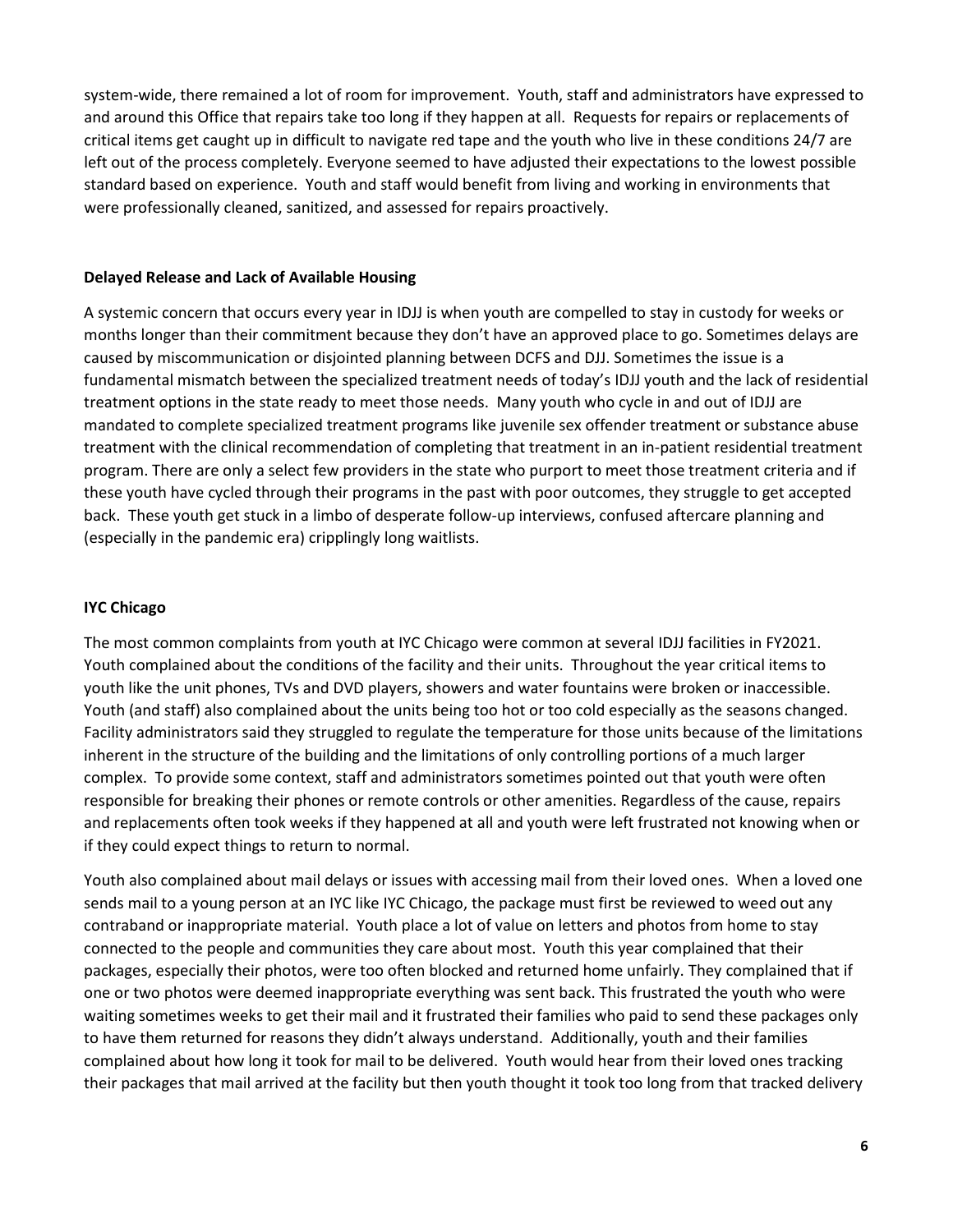to get into their hands. The pace of the staff response did not match the youth's sense of urgency about a matter important to them.

## **IYC Harrisburg**

This Office received the most calls and complaints from IYC Harrisburg in FY2021. The most frequent issues revolved around staff treatment, facility conditions, and peer conflicts. Relatedly, many youth contacted the Office requesting to transfer to other IDJJ facilities where they hoped to get more of their needs met. Decisions about transfer requests often took so long it almost rendered the request moot. Youth transfer requests are meant to originate with the youth's Youth and Family Specialist submitting a transfer request memo to DJJ's Deputy Directors for consideration. Many youth complained that their requests weren't taken seriously or submitted in a timely fashion so final decisions were delayed for weeks or set aside indefinitely. Youth would call week after week asking for a decision and this Office would repeatedly ask the Deputy Directors for updates with limited success. Additionally, requests were sometimes denied or held until a future date if youth had recent bad behavior or low behavior levels. Youth embroiled in peer conflicts where they were bullied or assaulted by other youth struggled to maintain good behavior because they felt pushed into fighting back in selfdefense or skipping school to avoid greater conflicts. Many youth requested transfers because they wanted to escape certain staff who mistreated them by using racial epithets, unjustified and excessive physical force, or unfairly applying PBIS points and consequences. It was and is counterintuitive to tell youth requesting transfers that they first must prove themselves worthy with their behavior when the reason they wanted a new environment is that they could not seem to succeed in their current one. The obstacles to youth transfers caused undue harm and difficulty for youth who were already struggling.

### **IYC Pere Marquette**

There were a few complaints from youth at IYC Pere Marquette about unfair staff treatment. Youth complained that certain staff play favorites and treat the youth they don't really like poorly by issuing them false tickets, ignoring their requests, or speaking to them disrespectfully. Youth generally like the environment at the facility and get along with staff but when there is conflict with certain staff they feel like they are held to an unfair standards.

### **IYC St. Charles**

A common issue this Office heard from youth at IYC St. Charles was that they didn't have enough activities or recreational programming to stay engaged throughout the day. After dozens of youth were released home in the early part of the pandemic, most of the youth who remained had longer commitments, determinate and adult sentences. Many of those youth were older, high school graduates and left with open, unscheduled days. In response to past calls for more programming, especially programming led by people from the community, DJJ partnered with New Life Centers based in the Little Village neighborhood of Chicago. They provide restorative justice centered programming and activities at IYC Chicago, IYC Warrenville and IYC St. Charles. Undoubtedly, New Life Centers fills much needed almost daily space at IYC St. Charles and the youth have responded positively to their supports both in custody and into reentry. These young men just need more. They need more life skills education, more opportunities to train with and shadow professional tradespeople, and more time spent in restorative settings working to address and better understand the harm they've caused in community and the harm done to them.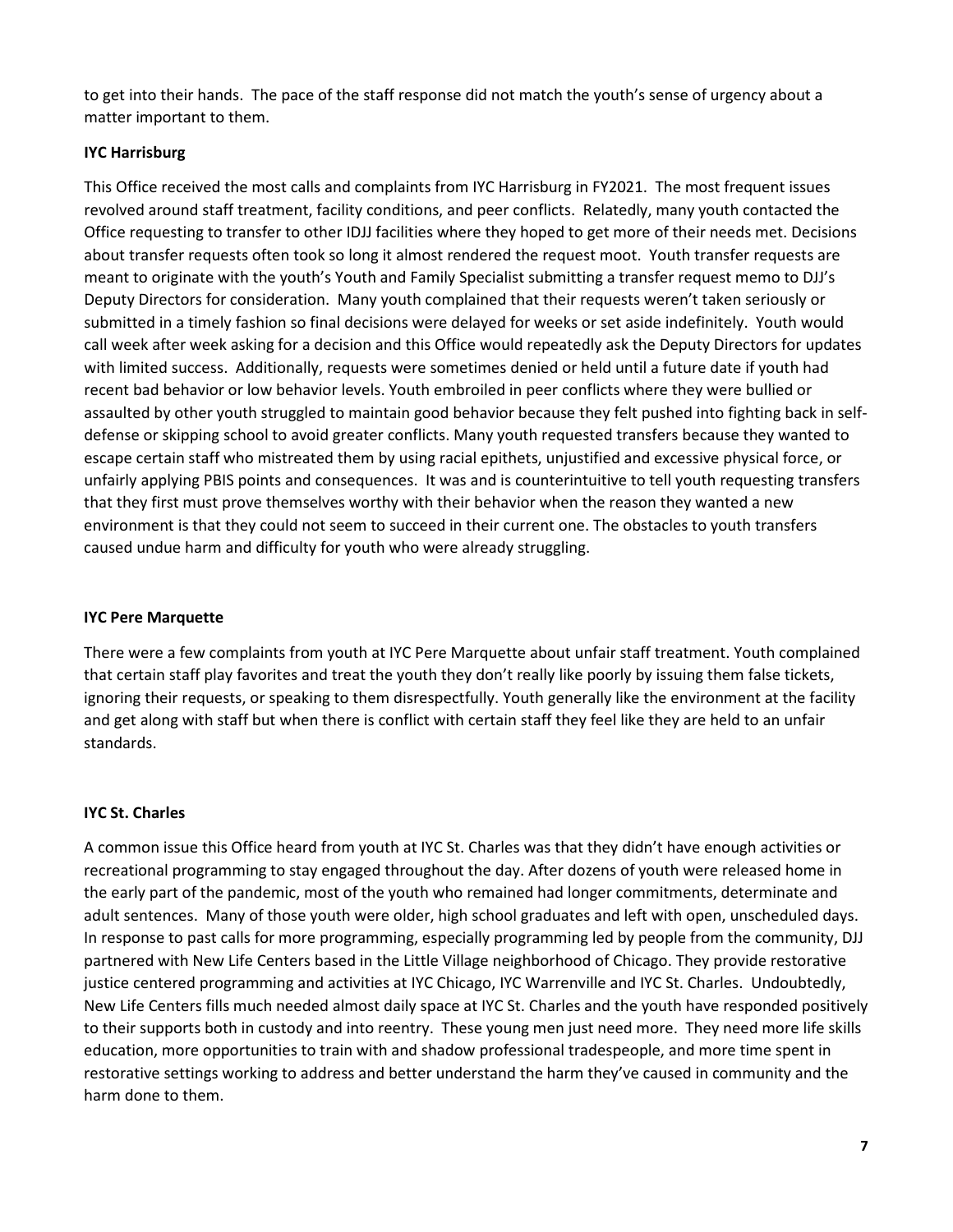### **IYC Warrenville**

Conflicts among youth and the impact of those conflicts on facility operations was a common issue at IYC Warrenville. Young men and women complained throughout the year about not getting along with the other youth on their unit or in school with them. Many of those conflicts would rise to level of bullying, verbal and physical threats or fighting. This Office fielded calls from youth asking to transfer units to get away from those they're in conflict with. Facility administrators would often require mediations among the youth, but those mediations were not always the final solution. There are only so many units available and youth with already limited control over their lives and living conditions often feel even more trapped in constant tension or fear. The OIJO continues to recommend utilizing restorative justice peacemaking circles as the best means of resolving conflicts between youth. Peace circles are held as safe spaces for all who voluntarily enter them. All parties are equals without hierarchy or arbiters. Youth should have the opportunity to dig deep into the sources of their conflict and reach resolution that is safe and chosen by everyone involved. Further, whenever possible, our recommendation is to invite people of all genders and sexual orientations from the community who are experienced in conflict resolution circles to keep circles with the young people at the facility. Conflict resolution circles can be difficult to keep and IDJJ staff and youth would likely benefit from those with more experience in the practice and who are independent from the IDJJ culture.

Youth also frequently complained about overly restrictive phone restrictions and access to phone privileges. All youth calls, except for attorney calls and calls to the OIJO are regulated, recorded, and monitored. Loved ones must add funds to the youth's account for youth to be able to make calls and they are mostly restricted to calling family until they earn and maintain a high enough behavior level to call friends and romantic partners. Outside of those paid calls, youth get more limited, supervised calls home with their Youth and Family Specialists. Much like with their mail, young people rely on their phone privileges to stay grounded and connected with their real lives at home. Although the rules regarding phone usage are largely the same across all facilities, this Office receives the most questions and complaints about phone access and restrictions from youth at IYC Warrenville. Intel staff routinely monitor youth calls for inappropriate subject matter (eg. posting to social media or references to gang activity) and will issue behavior reports (tickets) to violating the rules. The consequences for those tickets typically include phone restriction for that youth for a number of days or weeks, the particular number involved in the behavior report is typically blocked or removed from the youth's approved phone list and the youth's behavior level is dropped so that they are again limited in who they can speak to by phone until they can earn the highest level again. Such restrictions seem particularly onerous for youth who are older, are away from home the longest and complain that these rules don't align with their individual needs and preparation for return home.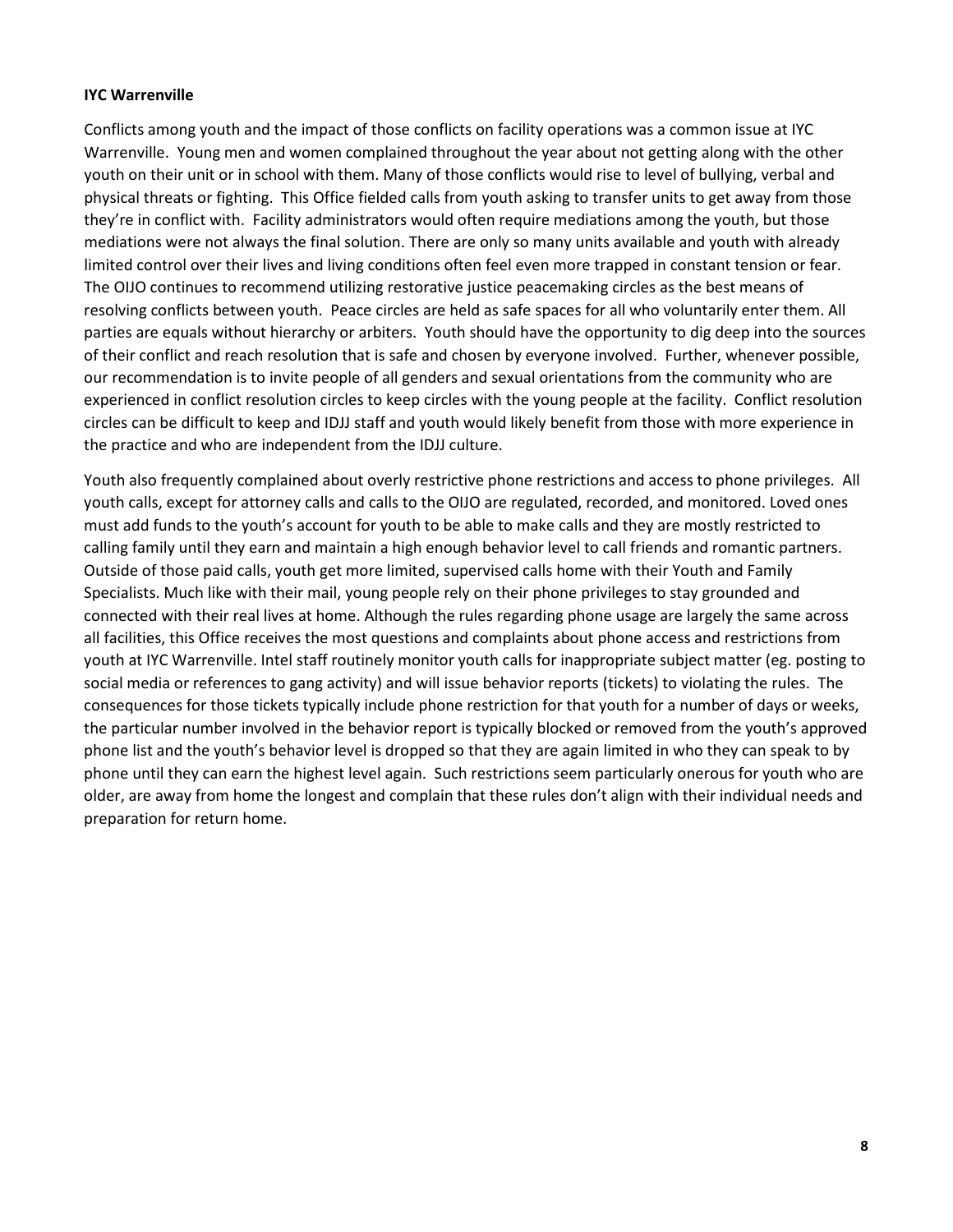# **IYC Chicago**

# **IYC St. Charles**

| Date                | <b>Number of Contacts</b> | Date             | <b>Number of Contacts</b> |
|---------------------|---------------------------|------------------|---------------------------|
| 7/29/2020<br>1.     | 9                         | 7/2/2020<br>1.   | 16                        |
| 8/26/2020<br>2.     | 3                         | 7/10/2020<br>2.  | 12                        |
| 9/16/2020<br>3.     | 8                         | 7/30/2020<br>3.  | 29                        |
| 10/6/2020<br>4.     | 17                        | 8/17/2020<br>4.  | 20                        |
| 10/26/2020<br>5.    | 18                        | 5. 8/27/2020     | 6                         |
| 12/1/2020<br>6.     | 21                        | 9/10/2020<br>6.  | 28                        |
| 1/7/2021<br>7.      | 4                         | 10/8/2020<br>7.  | 21                        |
| 1/27/2021<br>8.     | 15                        | 10/28/2020<br>8. | 27                        |
| 2/11/2021<br>9.     | 9                         | 9. 11/13/2020    | 8                         |
| 10. 2/25/2021       | 5                         | 10. 12/4/2020    | 17                        |
| 11. 3/11/2021       | 4                         | 11. 12/9/2020    | 14                        |
| 12. 3/24/2021       | 9                         | 12. 1/5/2021     | 5                         |
| 13. 4/8/2021        | 9                         | 13. 1/21/2021    | 8                         |
| 14. 4/26/2021       | 10                        | 14. 2/2/2021     | 10                        |
| 15. 5/12/2021       | 11                        | 15. 2/17/2021    | 7                         |
| 16. 6/8/2021        | 14                        | 16. 2/25/2021    | 6                         |
| 17. 6/17/2021       | 6                         | 17. 3/4/2021     | 8                         |
|                     |                           | 18. 3/16/2021    | $\overline{7}$            |
| <b>Total Visits</b> | 17                        | 19. 3/24/2021    | $\overline{7}$            |
| <b>Total Youth</b>  | 172                       | 20. 4/6/2021     | 11                        |
|                     |                           | 21. 4/20/2021    | 15                        |
|                     |                           | 22. 5/5/2021     | 6                         |

# **IYC Pere Marquette**

|                     | Date                 | <b>Number of Contacts</b> |                |
|---------------------|----------------------|---------------------------|----------------|
| 1.                  | 7/27/2020            |                           | 12             |
| 2.                  | 8/28/2020            |                           | 10             |
|                     | 3.9/25/2020          |                           | 9              |
|                     | 4. 10/27/2020        |                           | 8              |
|                     | 5. 12/4/2020         |                           | 12             |
|                     | $6. \quad 2/26/2021$ |                           | 4              |
|                     | $7. \quad 3/31/21$   |                           | 8              |
|                     | 8. 4/22/2021         |                           | 8              |
|                     | 9. 5/28/2021         |                           | $\overline{2}$ |
|                     | 10. 6/29/2021        |                           | 4              |
| <b>Total Visits</b> |                      | 9                         |                |
| <b>Total Youth</b>  |                      | 69                        |                |

| 21. 4/20/2021       |     | 15 |
|---------------------|-----|----|
| 22. 5/5/2021        |     | 6  |
| 23. 5/11/2021       |     | 9  |
| 24. 5/25/2021       |     | 9  |
| 25. 6/3/2021        |     | 11 |
| 26. 6/10/2021       |     | 7  |
| 27. 6/15/2021       |     | 3  |
| 28. 6/23/2021       |     | 7  |
| <b>Total Visits</b> | 28  |    |
| <b>Total Youth</b>  | 334 |    |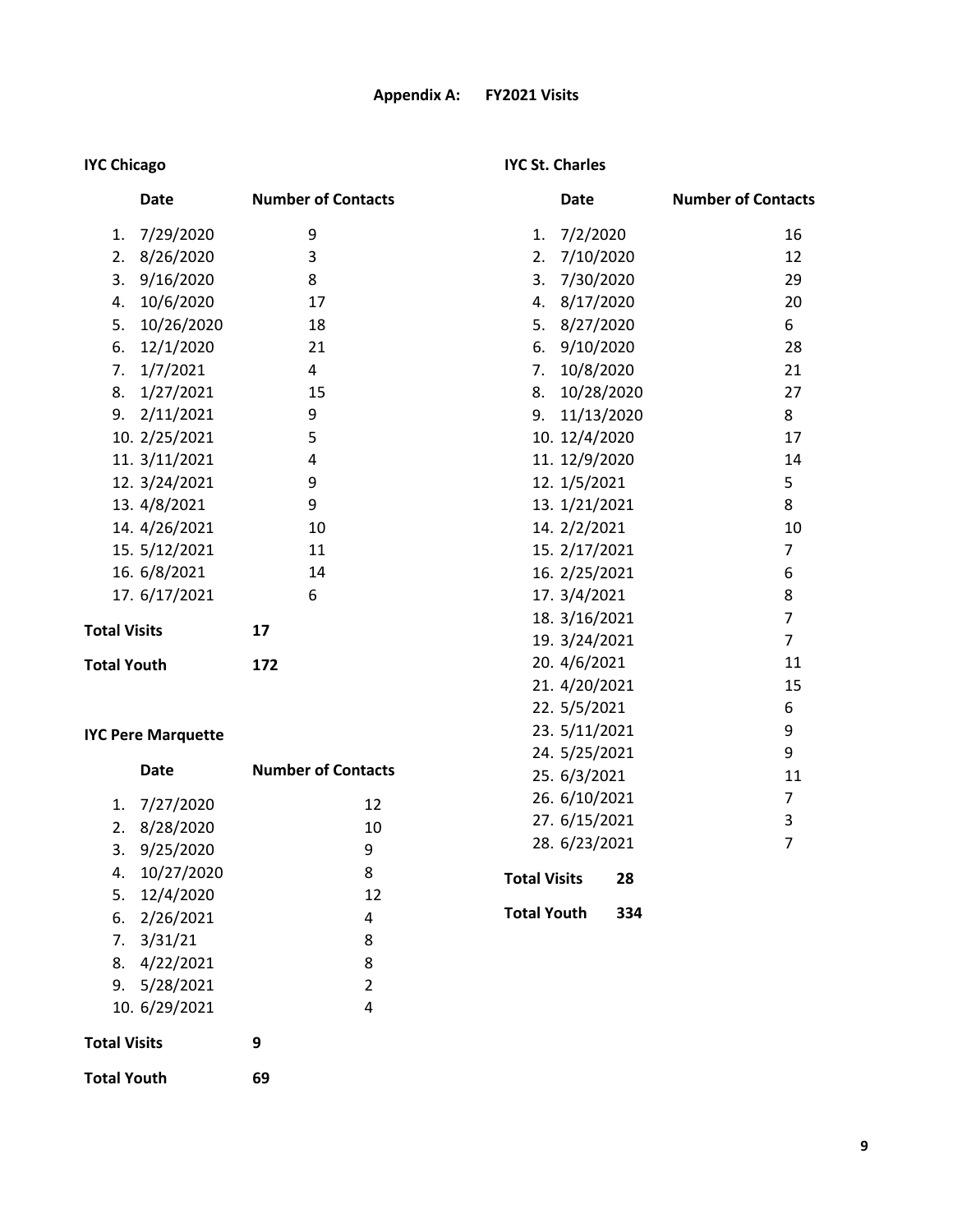# **Appendix A: FY2021 Visits**

### **IYC Warrenville**

# **IYC Harrisburg**

| <b>Date</b>         | <b>Number of Contacts</b> |                | Date                |                | <b>Number of Contacts</b> |                |
|---------------------|---------------------------|----------------|---------------------|----------------|---------------------------|----------------|
| 8/27/2020<br>1.     |                           | 6              | 1.                  | 7/20/2020      |                           | 13             |
| 9/24/2020<br>2.     |                           | 15             | 2.                  | 7/31/2020      |                           | 18             |
| 10/7/2020<br>3.     |                           | 4              | 3.                  | 8/6/2020       |                           | 12             |
| 10/19/2020<br>4.    |                           | $\overline{7}$ |                     | 4. 9/16/2020   |                           | 20             |
| 11/5/2020<br>5.     |                           | 9              | 5.                  | 10/29/2020     |                           | 9              |
| 6.<br>12/3/2020     |                           | 15             | 6.                  | 10/28/2020     |                           | 29             |
| 12/9/2020<br>7.     |                           | 6              | 7.                  | 10/21/2020     |                           | 27             |
| 1/7/2021<br>8.      |                           | 4              | 8.                  | 11/2/2020      |                           | 28             |
| 1/21/2021<br>9.     |                           | 9              |                     | 9. 11/18/2020  |                           | 11             |
| 10. 2/2/2021        |                           | 5              |                     | 10. 12/2/2020  |                           | 9              |
| 11. 2/17/2021       |                           | 13             |                     | 11. 12/30/2020 |                           | 14             |
| 12. 3/4/2021        |                           | 13             |                     | 12. 1/26/2021  |                           | 4              |
| 13. 4/6/2021        |                           | 13             |                     | 13. 1/27/2021  |                           | 21             |
| 14. 4/21/2021       |                           | $\overline{7}$ |                     | 14. 2/25/2021  |                           | 6              |
| 15. 5/5/2021        |                           | 12             |                     | 15. 3/25/2021  |                           | 13             |
| 16. 5/11/2021       |                           | 3              |                     | 16. 3/26/2021  |                           | $\mathbf{1}$   |
| 17. 6/3/2021        |                           | 11             |                     | 17. 4/7/2021   |                           | $\overline{7}$ |
| 18. 6/17/2021       |                           | 10             |                     | 18. 4/29/2021  |                           | 4              |
|                     |                           |                |                     | 19. 5/21/2021  |                           | 17             |
| <b>Total Visits</b> | 18                        |                |                     | 20. 5/27/2021  |                           | 11             |
| <b>Total Youth</b>  | 162                       |                | <b>Total Visits</b> |                | 20                        |                |
|                     |                           |                | <b>Total Youth</b>  |                | 274                       |                |

# **Appendix B: FY2021 Phone Calls**

| <b>Illinois Youth Center</b> | <b>Number of Calls</b> |  |
|------------------------------|------------------------|--|
|                              |                        |  |
| <b>IYC Chicago</b>           | 54                     |  |
| <b>IYC Harrisburg</b>        | 395                    |  |
| <b>IYC Pere Marquette</b>    | 22                     |  |
| <b>IYC St. Charles</b>       | 184                    |  |
| <b>IYC Warrenville</b>       | 102                    |  |
| <b>Aftercare</b>             | 13                     |  |
|                              |                        |  |
| <b>Total Calls</b>           | 770                    |  |
|                              |                        |  |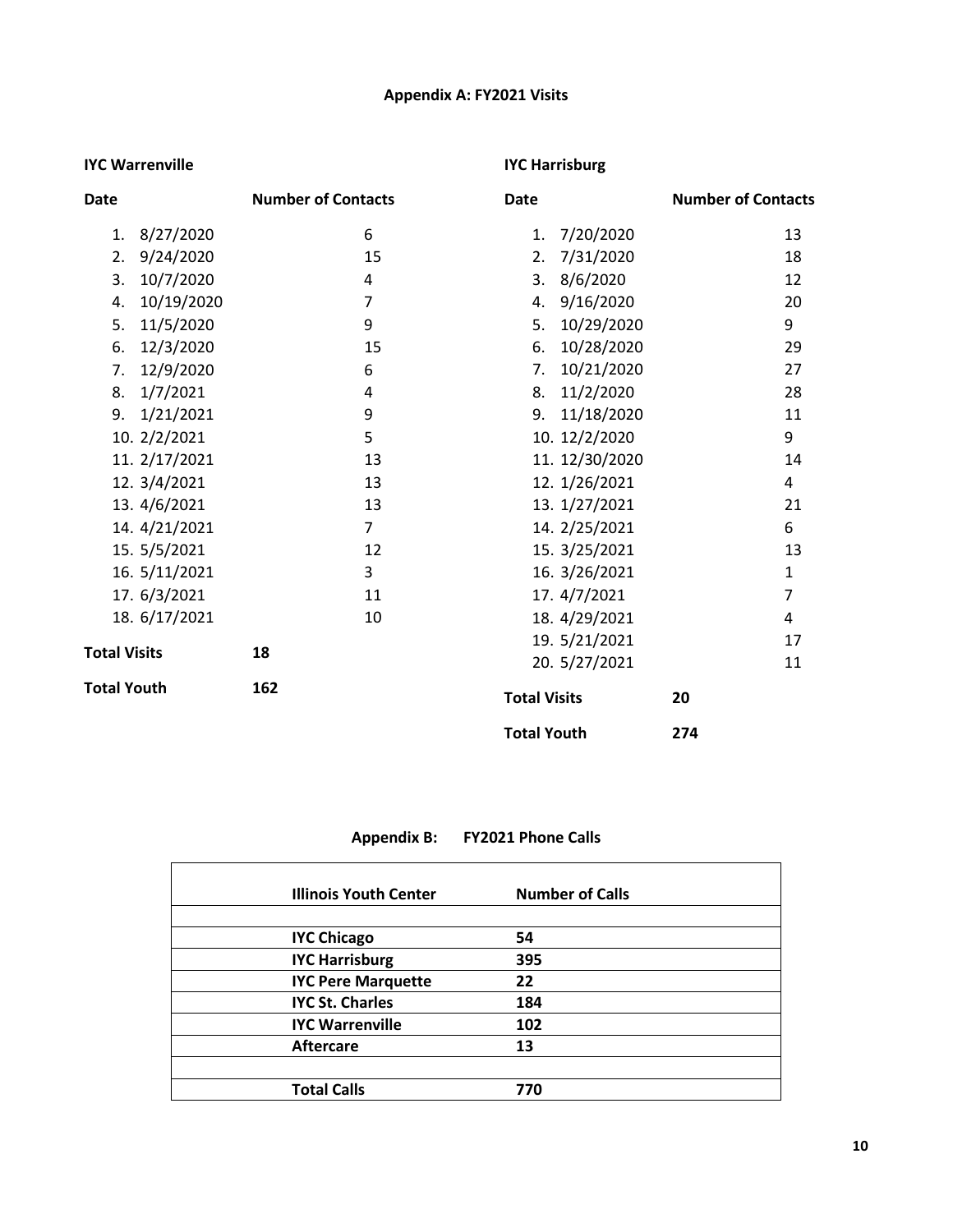### **Appendix C: FY2021 Complaint Summaries**

## **IYC Harrisburg**

- 1. Youth FJ spent an excessive amount of time in custody in pretrial detention followed by an IDJJ commitment. This Office recommended an automatic diversion from county detention to aftercare supervision in the community but there was no diversion protocol provided.
- 2. Youth AD spent weeks in IDJJ after he was approved for release because he wasn't accepted at any mandated residential treatment center for aftercare services.
- 3. Youth BD spent months in IDJJ after he was approved for release on a technical aftercare violation because he wasn't accepted at any mandated residential treatment center for aftercare services and continued juvenile sex offender treatment.
- 4. Youth HE complained that staff used excessive physical force when placing him in his room. This assault happened in the youth's room outside the view of unit cameras. Youth HE also complained that after he reported the assault, staff retaliated by writing him a false behavior ticket.
- 5. Youth PG was required to remain at IYC Harrisburg, a place where he did not feel safe from staff retaliation, because he was in mandatory juvenile sex offender (JSO) treatment. At the time of this complaint, JSO treatment was only offered at IYC Harrisburg.
- 6. Youth HL could not order commissary food items to supplement his diet because such commissary privileges were reserved for youth with higher PBIS behavior levels. Deprivation of food should not be used as a method of discipline.
- 7. Youth PG spent weeks in IDJJ after he was approved for release because he wasn't accepted at any mandated residential treatment center for aftercare services and continued juvenile sex offender treatment.
- 8. Youth DT complained that a staff person regularly spoke to African American youth using racist and demeaning language. When DT objected to this treatment, he was forced to go to his room to "cool down" and he wasn't allowed back out of his room for the remainder of the day.
- 9. Youth JI complained that staff used excessive physical force when breaking up a fight between him and another youth. JI was thrown down on his head and then other staff taunted him about the bump on his head.

### **IYC Pere Marquette**

10. Youth DK complained that staff used excessive and unjustified physical force with him. He complained that staff unfairly frame all behavior incidents in the light most favorable to them without any context for how they intentionally escalate and provoke youth to negative action.

### **IYC St. Charles**

- 11. Youth CM complained that staff either intentionally or recklessly sprayed him with OC while intervening to help him out of a multiple youth assault. The use of OC spray left him defenseless in the assault.
- 12. Youth HZ complained that he was moved to an unsafe living unit despite his objections and this Office's objections. Within minutes of this move Youth HZ was assaulted by multiple youth and subsequently moved.
- 13. Youth GG's mother complained that staff used excessive force when separating and moving GG to a new unit. Staff then threatened retaliation and ridicule if Youth GG reported the abuse to authorities.